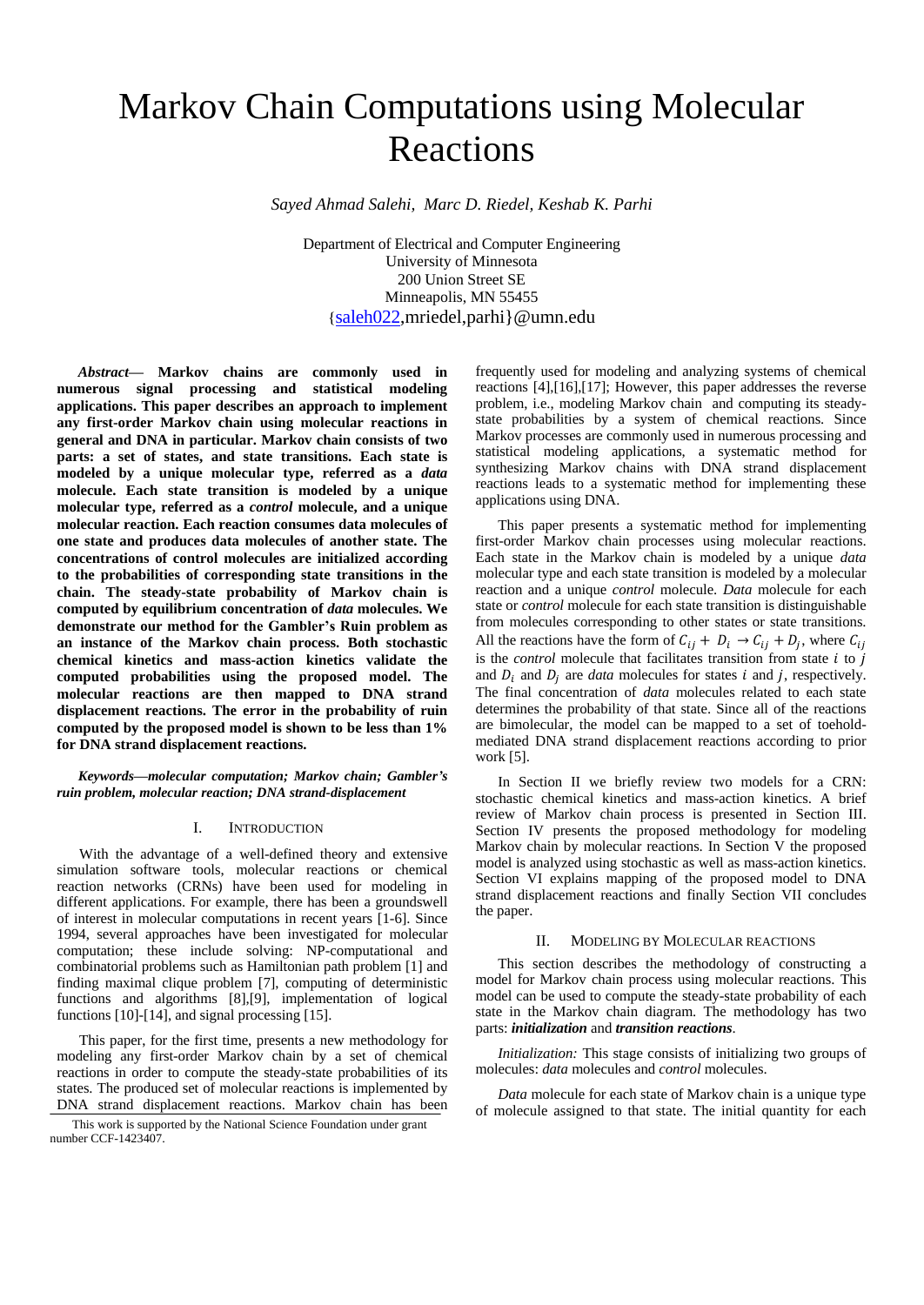data molecule, except the start state, is zero. For the start state the initial value can be any large nonzero number; however, larger the initial value, more accurate the probability estimates are.

*Control* molecules are used to control transformation of data molecules of one state to data molecules of other states according to the transition probabilities in the Markov chain diagram. A unique type of molecule is devoted for each state transition in the chain. The quantities of control molecules are time invariant and can be determined according to the probabilities related to their corresponding transition in the chain; the ratio of quantity of a control molecule over total quantities of all control molecules in a state equals the probability of corresponding transition.

In general, the number of unique molecular types in our model is the sum of the number of states and the number of transitions in the Markov chain.

*Transition Reactions:* The transition reactions determine how data molecules transfer in order to implement the desired Markov chain. There is a transition reaction for each transition in the chain. This reaction transfers data molecules in the source state of transition to the data molecules in the destination state. Each transition reaction uses a control molecule for transferring data molecules. However, transition reactions should not change the concentration of control molecules. Therefore, if a control molecule is used as a reactant in a reaction, it should be also be a product of the reaction.

To illustrate our methodology we explain the molecular model for gambler problem as an instance of Markov chain[21]; a gambler starts with *i* dollars and plays game of chance in each step, either increasing his money by \$1 or decreasing by \$1. He stops when money is gone, *RUIN*, or when he has *N* dollars, *WIN*. Assuming the chances of winning,  $w$ , and loosing,  $l$ , for all states to be identical, what's the probability of ruin?

Fig. 1 shows a 4-state ( $N=3$ ) gambler problem with  $w = 0.3$ and  $l = 0.7$ . Theoretical ruin and win probabilities for this example are 0.886076 and 0.113924, respectively [21].



Fig. 1. State diagram for the gambler problem with N=3.

In order to design its molecular reactions first we devote a *data* molecular type to each state: Molecule *RUIN* for ruin state,  $A$  and  $B$  for intermediate states, and  $WIN$  for win state. Suppose we want to compute P1, i.e., the probability of ruin if gambler starts the game with  $$1$ . In this case, state  $A$  is the start state. Therefore, the initial value of its *data* molecule, A, is nonzero, while the other states have *data* molecules with zero initial values. We consider  $100$  as the initial value of  $A$ .

*Control* molecules A1 and A2 are assigned to the output transitions of state  $A$ . Similarly,  $B1$  and  $B2$  are assigned to the transitions from state B. Because  $w=0.3$  and  $l=0.7$  for this example, we choose initial values as  $[A1] = [B1] = 30$  and  $[A2] = [B2] = 70$ . One should notice that despite the exact concentrations for the control molecules, they need to conform to (1).

$$
w = \frac{[A1]}{[A1]+[A2]} = \frac{[B1]}{[B1]+[B2]}
$$

$$
l = \frac{[A2]}{[A1]+[A2]} = \frac{[B2]}{[B1]+[B2]}
$$
(1)

The final step is to write the molecular reactions related to each state transition. Reactions (2) and (3) represent output transitions for states *A* and *B*, respectively. These reactions with the initial concentrations for each molecular type are the proposed molecular model for the gambler problem in Fig. 1.

R1: 
$$
A + A1 \rightarrow B + A1
$$
  
R2:  $A + A2 \rightarrow RUIN + A2$  (2)

R3: 
$$
B + B1 \rightarrow WIN + B1
$$
  
R4:  $B + B2 \rightarrow A + B2$  (3)

Thus, the gambler problem with  $N=3$  can be modeled by eight types of molecules and four molecular reactions. Here the transition probabilities for states  $A$  and  $B$  are similar and control molecules  $\overline{A}$  and  $\overline{A}$  can be used for both states and  $\overline{B}$  and  $\overline{B}$  and  $\overline{B}$ can be omitted.

# III. ANALYSIS OF THE PROPOSED MOLECULAR MODEL

According to both stochastic chemical kinetics [18],[19] and mass-action kinetics [20], in this section the proposed molecular model is analyzed. We analyze the molecular model for the 4-state gambler problem shown in Fig. 1.

#### *A. Stochastic Model*

If we only consider state  $A$ , there are two ways for data molecules  $A$  to transfer from this state; they can participate either in reaction  $R1$ , or  $R2$ . Based on the stochastic kinetics the probability of participating in reactions  $R1$  and  $R2$  can be computed as  $(4)$  and  $(5)$ , respectively. Since the quantity of  $A1$ and A2 are time invariant, the probabilities remain constant.

$$
P(R1) = \frac{\binom{a_1}{1}\binom{a}{1}}{\binom{a_1}{1}\binom{a}{1}\binom{a_2}{1}\binom{a}{1}} = \frac{a_1}{a_1 + a_2} \tag{4}
$$

$$
P(R2) = \frac{\binom{a_2}{1}\binom{a}{1}}{\binom{a_1}{1}\binom{a}{1}\binom{a_2}{1}\binom{a}{1}} = \frac{a_2}{a_1 + a_2} \tag{5}
$$

If all the states are considered, all of the four reactions can be fired and their probabilities are computed as (6).

$$
P(R1) = \frac{\binom{a_1}{1}\binom{a}{1}}{\binom{a_1}{1}\binom{a_2}{1}\binom{a_1}{1}\binom{b_1}{1}\binom{b_2}{1}\binom{b_1}{1}} = \frac{a a_1}{a(a_1 + a_2) + b(b_1 + b_2)}
$$
  
\n
$$
P(R2) = \frac{\binom{a_2}{1}\binom{a}{1}}{\binom{a_1}{1}\binom{a_2}{1}\binom{a_1}{1}\binom{b_1}{1}\binom{b_2}{1}\binom{b_2}{1}} = \frac{a a_2}{a(a_1 + a_2) + b(b_1 + b_2)}
$$
  
\n
$$
P(R3) = \frac{\binom{b_1}{1}\binom{b_1}{1}\binom{b_1}{1}\binom{b_1}{1}\binom{b_1}{1}\binom{b_2}{1}\binom{b_2}{1}}{a(a_1 + a_2) + b(b_1 + b_2)}
$$
  
\n
$$
P(R4) = \frac{\binom{b_2}{1}\binom{b_1}{1}\binom{a_1}{1}\binom{b_1}{1}\binom{b_1}{1}\binom{b_2}{1}\binom{b_2}{1}}{a(a_1 + a_2) + b(b_1 + b_2)}
$$
  
\n
$$
P(R4) = \frac{\binom{b_2}{1}\binom{b_1}{1}\binom{a_1}{1}\binom{a_1}{1}\binom{b_1}{1}\binom{b_2}{1}\binom{b_2}{1}}{a(a_1 + a_2) + b(b_1 + b_2)}
$$
  
\n(6)

For the four probabilities in (6) we assume that at each step at least one reaction can be fired. In other words,  $a(a_1 + a_2)$  +  $b(b_1 + b_2) \neq 0$ . The number of molecules RUIN, A, B, and WIN are considered as the states of the system,  $S = (ruin, a, b, win)$ . Depending on which reaction is fired,  $S$  changes after each step. Fig. 2 shows the graph for the first two steps of the example in Fig. 1. One should keep in mind that the total number of *data* molecules in each state is constant.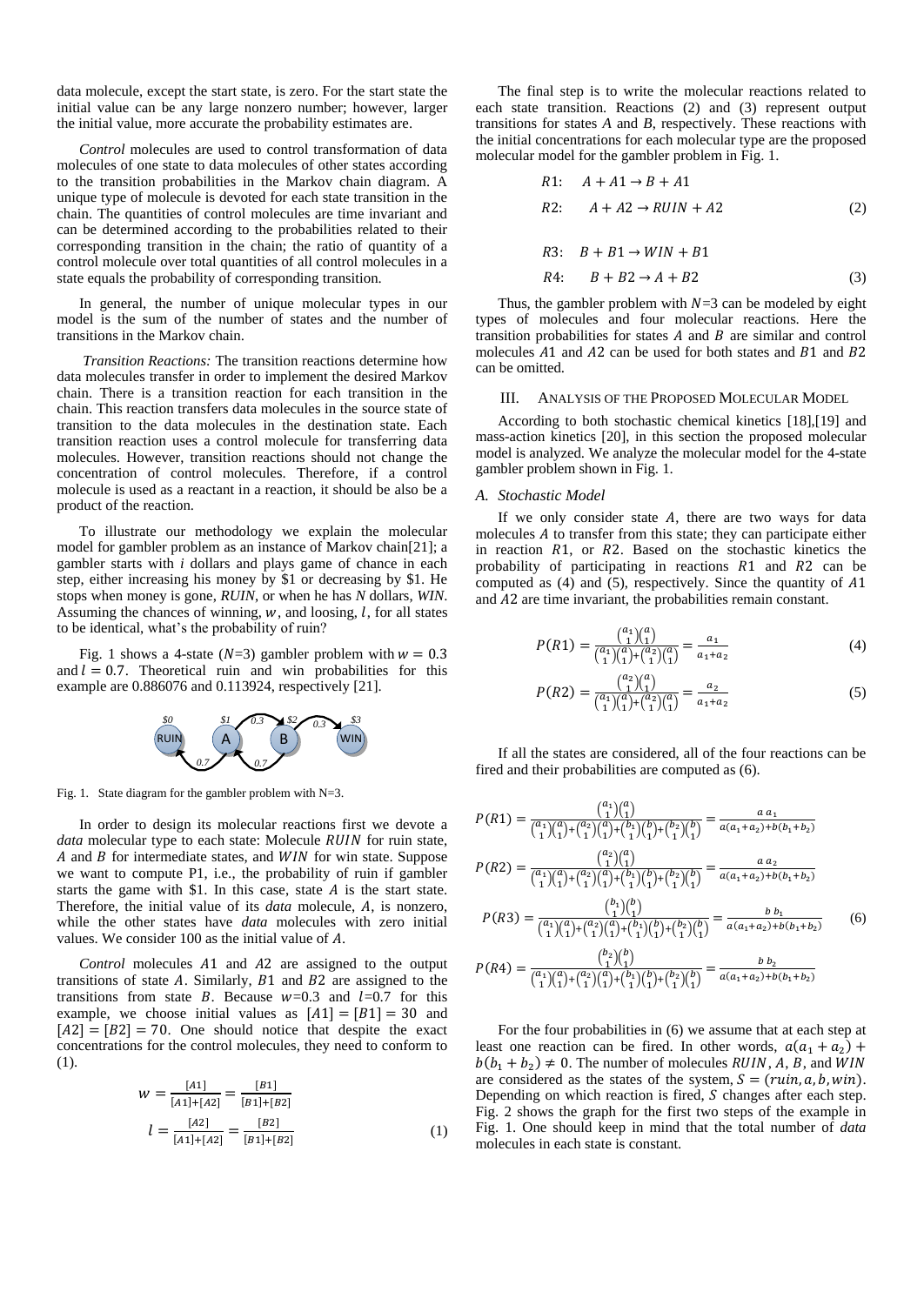

Fig. 2. First two steps of updating the state of molecular model for Fig. 1.

As another interpretation for the model we consider each molecule in the system. The molecule transforms to a molecule either in left state or right state with the probabilities of 0.3 or 0.7, respectively. Therefore, we can interpret each single molecule in the system as an instance of the gambler's play.

The *Monte Carlo* simulation is used for validating the model. The goal is to compute the ruin probability if gambler arrives to play with \$1. Therefore, the simulation starts with the initial state  $S = (0,100,0,0)$  and stops whenever no more reaction can be fired. The simulation is repeated  $10^6$  times. Fig. 3 shows the simulation results. The horizontal axis represents the number of molecules and the blue (red) line represents the number of times the simulation ends up with those numbers of molecules in ruin (win) state. Ruin probability can be calculated as formulated in (7). The mean values of the ruin and win distributions in Fig. 3 are used as the number of molecules. If we simulate with a larger initial value of *data* molecule, the probabilities can be computed more accurately. Table I shows the probabilities obtained using different initial values for *data* molecule A. Note that the accuracy improves with increase in the initial value of  $A$ .

$$
P_1 = \frac{number\ of\ data\ molecules\ in\ ruin\ state}{total\ number\ of\ data\ molecules\ in\ ruin\ and\ win\ states} \tag{7}
$$

# *B. Mass-action Kinetics*

Based on the mass-action law, time variation of data molecules can be represented by the ODEs (8)

$$
\frac{d[A]}{dt} = -k \cdot [A_1][A] - k \cdot [A_2][A] + k \cdot [B_2][B]
$$
  
\n
$$
\frac{d[B]}{dt} = -k \cdot [B_1][B] - k \cdot [B_2][B] + k \cdot [A_1][A]
$$
  
\n
$$
\frac{d[S]}{dt} = k \cdot [A_2][A]
$$
  
\n
$$
\frac{d[E]}{dt} = k \cdot [B_1][B]
$$
\n(8)

TABLE I. SIMULATION VS THEORETICAL COMPUTATION OF RUIN PROBABILITY FOR EXAMPLE IN FIG. 1

| Initial value for A | Computed ruin probability | Error  |
|---------------------|---------------------------|--------|
| 100                 | 0.89                      | 0.003  |
| 1000                | 0.887                     | 0.0009 |
| 10000               | 0.8862                    | 0.0001 |



Fig. 3. Stochastic simulation results for molecular model of Fig. 1.

Solving these ODEs using the initial values of molecules, we can obtain the time variation for each molecule. The final concentration of data molecule related to each state can be used to determine the probability of that state.

We used MATLAB to solve the ODEs and plot them as shown in Fig. 4(a). The final concentration for ruin and win molecules are 88.61 (nM) and 11.39 (nM), respectively. Fig. 4 (b) illustrates the ratio  $[RUIN]/([RUIN] + [WIN])$  which is the ruin probability and perfectly matches with theoretical value.



Fig. 4. a) ODE simulation for molecular model of Markov chain in Fig. 1, b) The computed [RUIN]/([RUIN]+[WIN]) ratio .

$$
DIA_{t1}A_{t2}A_{t2}A_{t3}
$$

Fig. 5. DNA representation of molecule  $A$ .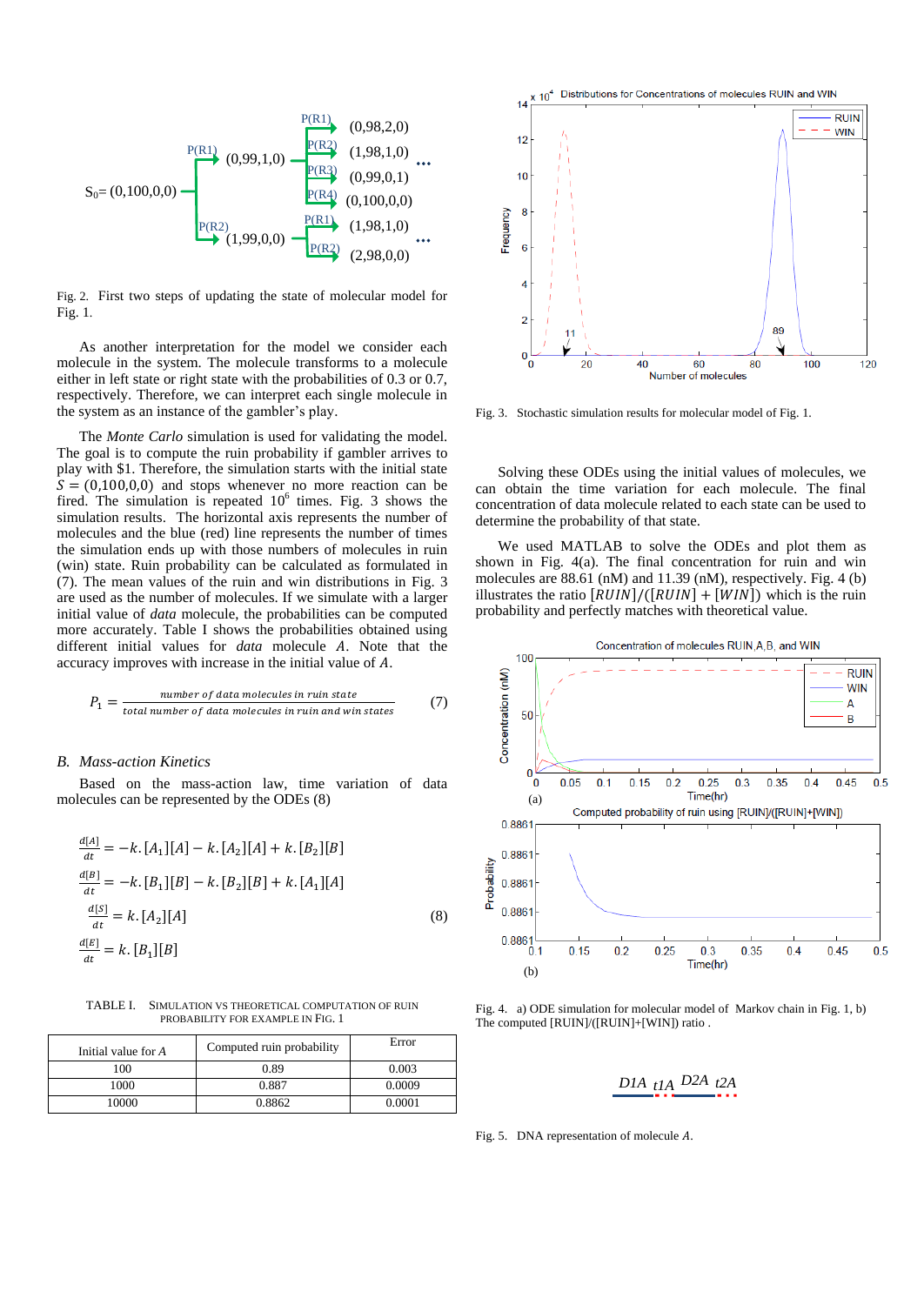#### IV. DNA IMPLEMENTATION

To implement the proposed model with a real molecular system we used DNA strand displacement reactions. As Seelig *et al* [3] show a single strand of a double-strand DNA can be replaced by another single strand, provided a toehold binding is feasible. By properly designing of toeholds in DNA molecules, an arbitrary rate of binding can be achieved. Soloveichik et al [5] have illustrated that DNA strand displacement reactions can be used to implement an arbitrary bimolecular reaction. Our model consists of bimolecular reactions; therefore, it can be implemented by DNA strand displacements using the method presented in [5]. For this purpose each molecule needs to be identified by two toeholds and two domains as depicted in Fig. 5 for molecule  $A$ . In this representation continuous and dotted lines are used for domain and toehold parts, respectively.

To evaluate the DNA implementation of the proposed model, we implement the model for the example shown in Fig. 1. All the molecules are mapped to the DNA strands as described above. We use the *Mathematica* tool provided by Soloveichik et al [5] to simulate the designed DNA system. The similar initial parameters as [5] are used for simulation. Fig. 6 illustrates the dynamic concentrations of each *data* molecular type. The simulation results match with the simulation results of ODE model as shown in Fig. 4(a). The ruin probability is computed as the ratio of the final concentration of  $RUIN$  molecule over the summation of the final concentrations of  $RUIN$  and  $WIN$  molecules.



Fig. 6. Simulation results of DNA implementation for the proposed molecular model for Fig. 1.

We next use our DNA construction for a more complex instance of a gambler problem with  $N=9$  and similar transition probabilities. We compute ruin probabilities when the gambler starts with \$5 and \$8. For the first case, we initialize the *data* molecule of the 5th state, E, to 100nM and the other *data* molecules to zero. While for the second case, we initialize the *data* molecule of the 8th state, H, to 100nM and the other *data* molecules to zero. Fig. 7 demonstrates the simulation results. Note that as tabulated in Table II, the ruin probabilities computed using the final concentrations shown in Fig. 7 match with the theoretical probabilities.



Fig. 7. Simulation results of the DNA implementation for the gambler problem with  $N=9$  and starting with a) \$5, b) \$8.

TABLE II. SIMULATION VS THEORETICAL COMPUTATION OF RUIN PROBABILITIES FOR A 9-STATE GAMBLER RUIN PROBLEM

| Start state | $[\min]/([\min] + [\min])$ | Theoretical probability of ruin |
|-------------|----------------------------|---------------------------------|
| \$5         | 0.962                      | 0.9667                          |
| \$8         | 0.569                      | በ 5717                          |

# V. CONCLUSION

Molecular systems have been used for modeling different applications. This paper demonstrates a method for modeling the stochastic behavior of Markov chain processes using molecular reactions. Both stochastic and ODE simulation results validate our model. Although we describe the modeling of a gambler ruin problem, a first-order Markov chain with identical transition probabilities in each state, the method can be used for modeling any Markov chain process. A first-order Markov process with different transition probabilities for each state can be easily modeled by adjusting the initial quantities for control molecules of each state. Future work will be directed towards modeling of higher order Markov processes and generalizing the method for different types of random processes.